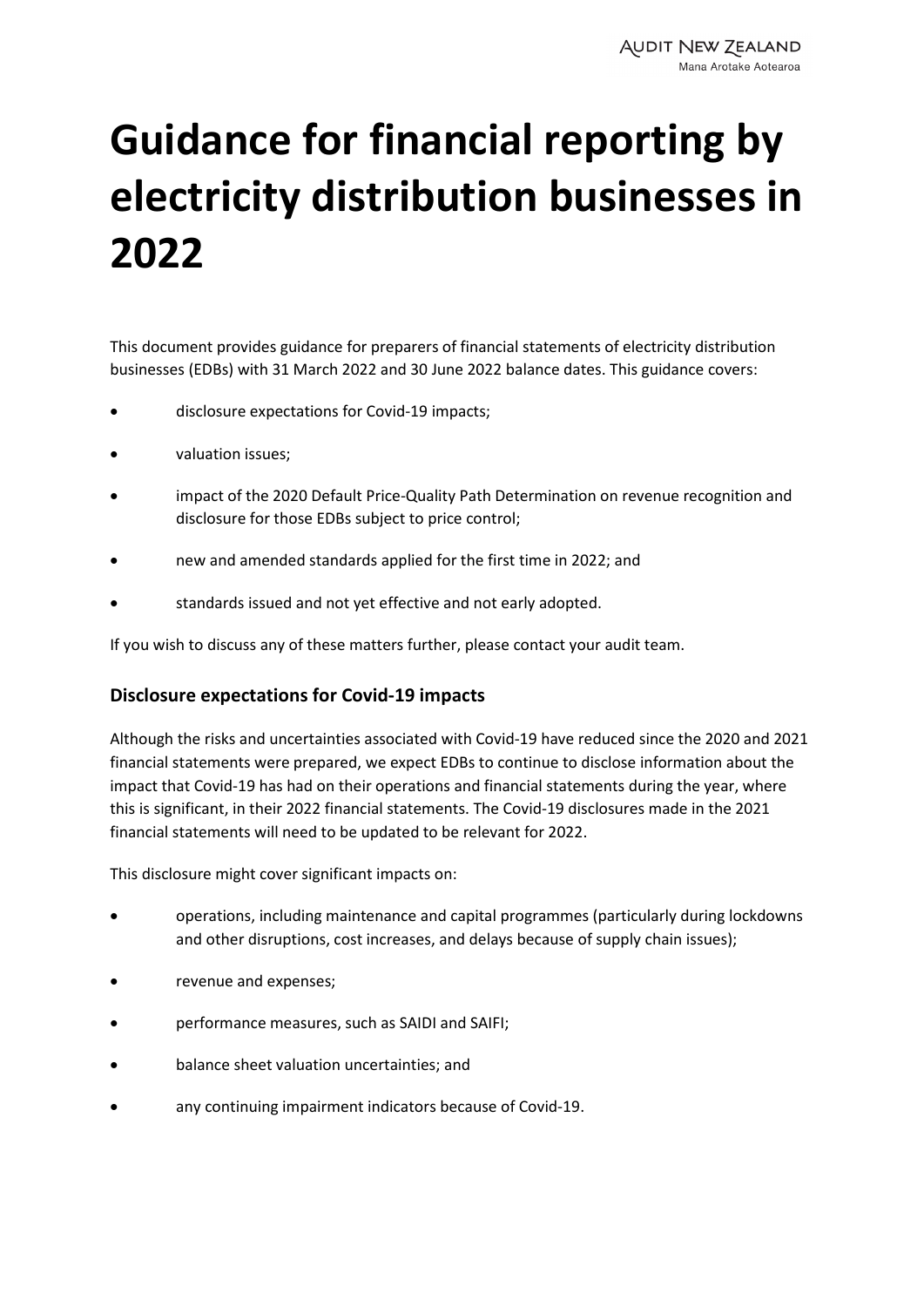Mana Arotake Aotearoa

## **Valuation issues**

Economic factors – for example, inflation, escalation of costs, and increases in interest rates – could have an impact on fair value assessments and valuations. We expect EDBs to consider these economic factors and their impact on discount rates when assessing valuations based on discounted cash flow projections.

Recent statistics have also indicated significant increases to the values of land and commercial buildings. EDBs will need to consider the impact of market movements on land and buildings valuations.

In some instances, this may mean EDBs are required to complete an out-of-cycle full valuation rather than a non-revaluation-year fair value assessment.

# **Impact of the 2020 Default Price-Quality Path Determination on revenue recognition and disclosure for those EDBs subject to price control**

The Electricity Distribution Services Default Price-Quality Path Determination 2020 (the 2020-2025 DPP) issued by the Commerce Commission revised the mechanism for revenue control. The DPP introduced a revenue cap with wash-up functionality.

We previously indicated that we were considering the impact, if any, of the wash-up mechanism on revenue recognition and disclosure for EDBs subject to the DPP.

Our conclusion was that, under **existing** New Zealand Generally Accepted Accounting Practice, an EDB cannot recognise a provision/liability at balance date for the amount that it exceeded its "maximum allowable revenue" in the financial year (or an asset for any undercharging).

In January 2021, the International Accounting Standards Board (IASB) published the Exposure Draft Regulatory Assets and Regulatory Liabilities, which sets out the IASB's proposals for a model to account for regulatory assets and regulatory liabilities. If issued as a new IFRS Accounting Standard, the proposals would replace IFRS 14 *Regulatory Deferral Accounts*. The IASB discussed feedback on the Exposure Draft in October and November 2021 and is currently redeliberating specific topics relating to the scope of the proposals in the Exposure Draft.

Although an amount cannot be recognised, material wash-up amounts should be disclosed in the notes to the financial statements, along with the impact on future revenue. This is required by NZ IAS 1 to enable users to understand the impact of particular transactions, and other events and conditions, on the entity's financial position and performance. It also assists users of financial statements in predicting the entity's future cash flows and, in particular, their timing and certainty.

If, at the date the financial statements are issued, the amount is an estimate, we recommend that this be disclosed as the "estimated wash-up amount". If the amount is reasonably certain, then the word "estimated" would not be used.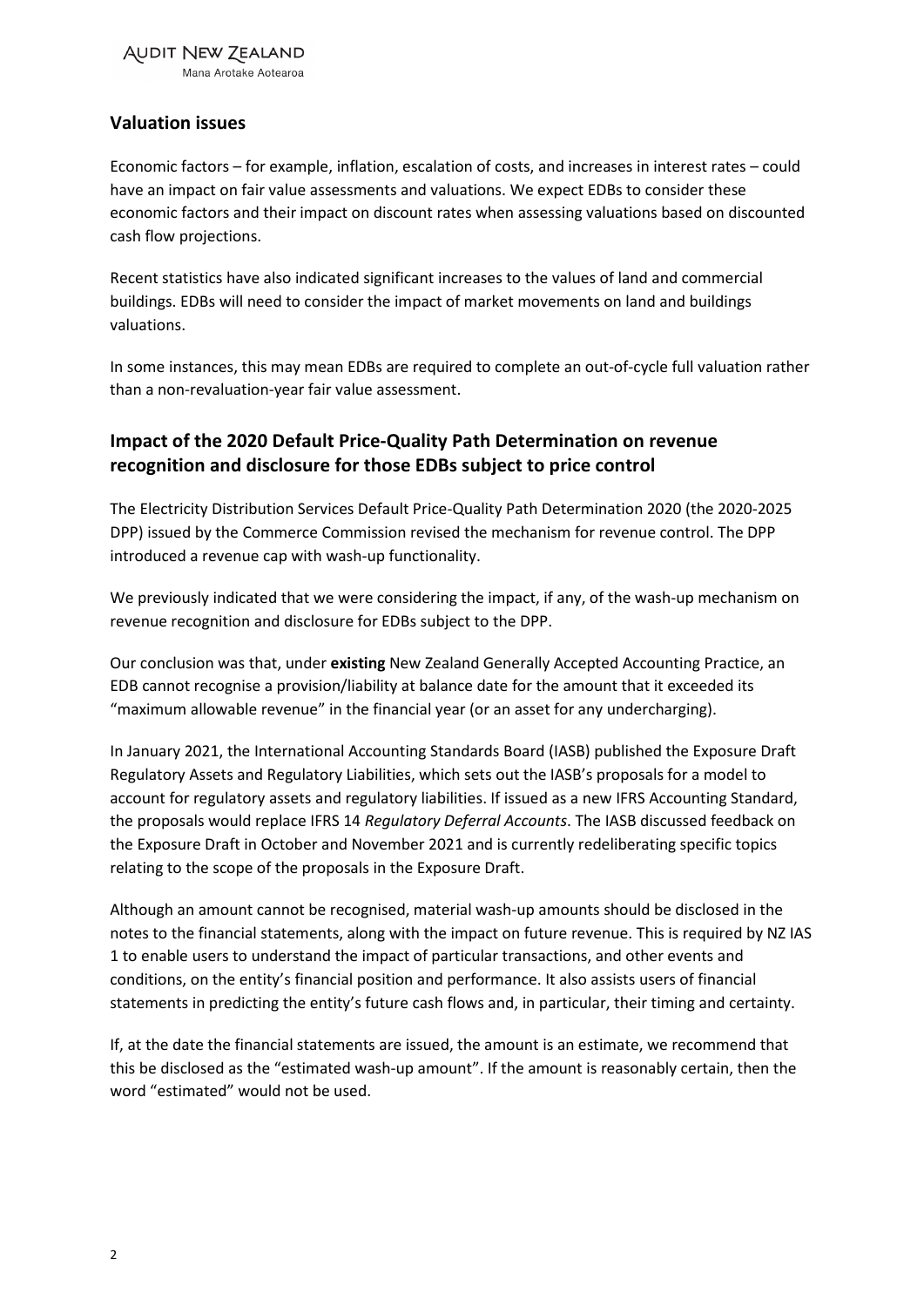## **New and amended standards applied for the first time in 2022**

In preparing the 2022 financial statements, EDBs will need to consider whether any new or amended standards applied for the first time have had an effect on the financial statements. The disclosures of paragraph 28 of NZ IAS 8 *Accounting Policies, Changes in Accounting Estimates and Errors* will need to be considered when a new or amended standard has had an effect on the financial statements.

Table 1 provides summary information on new and amended standards that came into effect for 31 March 2022 and 30 June 2022 year-ends and that may affect some EDBs.

Note that Table 1 does not list all new and amended standards. A complete list of new standards and amendments, including those not yet effective, can be viewed on the XRB's website at [https://www.xrb.govt.nz/accounting-standards/recent-approvals/.](https://www.xrb.govt.nz/accounting-standards/recent-approvals/)

| Amendment                                     | <b>Brief outline</b>                                                                                                                                                                                                                                                                                                                                                                                                                                                                                                                                                                                                                                                                                                                                                                                                                                                                                                 |
|-----------------------------------------------|----------------------------------------------------------------------------------------------------------------------------------------------------------------------------------------------------------------------------------------------------------------------------------------------------------------------------------------------------------------------------------------------------------------------------------------------------------------------------------------------------------------------------------------------------------------------------------------------------------------------------------------------------------------------------------------------------------------------------------------------------------------------------------------------------------------------------------------------------------------------------------------------------------------------|
| Interest Rate<br>Benchmark Reform-<br>Phase 2 | The amendments apply for annual reporting periods beginning on or after<br>1 January 2021.<br>The amendments address issues that may affect financial reporting during the<br>reform of an interest rate benchmark, including the effects of changes to<br>contractual cash flows or hedging relationships arising from the replacement<br>of an interest rate benchmark with an alternative benchmark. The objective of<br>the amendments is to provide practical relief for particular changes to<br>contractual cash flows and relief from specific hedge accounting requirements.<br>The amending standard makes amendments to NZ IFRS 9 Financial<br>Instruments, NZ IAS 39 Financial Instruments: Recognition and Measurement,<br>NZ IFRS 7 Financial Instruments: Disclosures, NZ IFRS 4 Insurance Contracts,<br>and NZ IFRS 16 Leases.<br>This includes disclosure requirements related to benchmark reform. |

#### **Table 1**

## **Standards issued and not yet effective and not early adopted**

When an EDB has not yet applied a new or amended standard, paragraph 30 of NZ IAS 8 requires information to be disclosed about that new or amended standard. Our view is that this disclosure applies only to those new standards or amendments that will or may affect an EDB's future financial statements.

Table 2 provides summary information on new and amended standards that have been issued and are not yet effective that may affect some EDBs in future reporting periods. Note that Table 2 does not list all standards issued and not yet effective. We have included only those that are most relevant to the sector.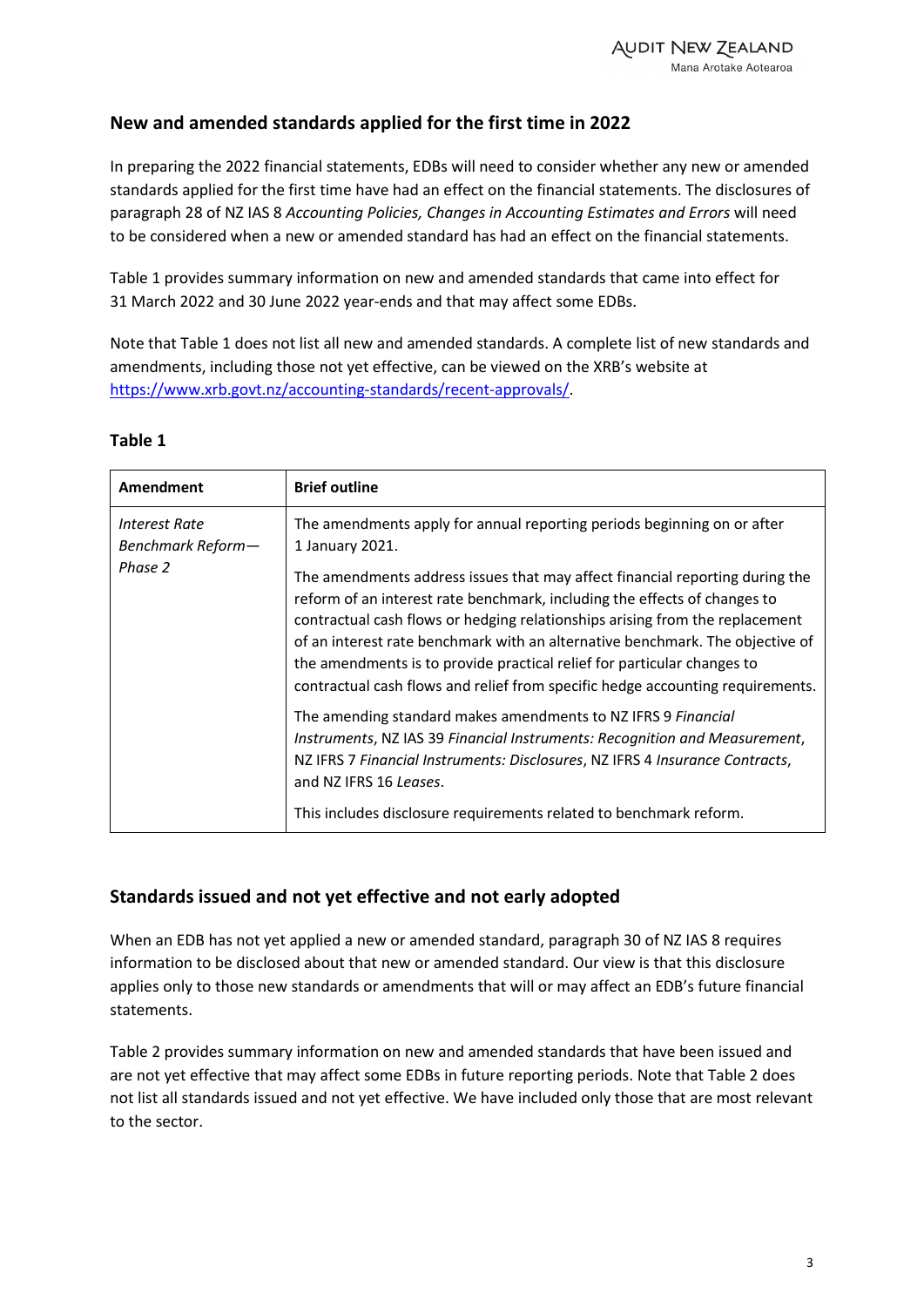## **AUDIT NEW ZEALAND**

Mana Arotake Aotearoa

## **Table 2**

| <b>Standard</b>                                                                             | <b>Brief outline</b>                                                                                                                                                                                                                                     |
|---------------------------------------------------------------------------------------------|----------------------------------------------------------------------------------------------------------------------------------------------------------------------------------------------------------------------------------------------------------|
| Amendments to NZ IAS<br>$1$ – Disclosure of<br><b>Accounting Policies</b>                   | The amendments apply for annual reporting periods beginning on or after<br>1 January 2023.                                                                                                                                                               |
|                                                                                             | The amendments to NZ IAS 1 Presentation of Financial Statements require<br>entities to disclose their material accounting policy information rather than<br>their significant accounting policies.                                                       |
|                                                                                             | The amendments aim to improve the relevance of the information in the<br>financial statements by helping an entity to:                                                                                                                                   |
|                                                                                             | identify and disclose accounting policy information that is material to<br>users of financial statements; and                                                                                                                                            |
|                                                                                             | remove immaterial accounting policy information that may obscure<br>material accounting policy information.                                                                                                                                              |
| Amendments to NZ<br>$IAS 1 - Classification of$<br>Liabilities as Current or<br>Non-current | The amendments apply for annual reporting periods beginning on or after<br>1 January 2023.                                                                                                                                                               |
|                                                                                             | The amendments clarify a criterion in NZ IAS 1 for classifying a liability, such as<br>loans, as non-current: the requirement for an entity to have the right to defer<br>settlement of the liability for at least 12 months after the reporting period. |

Where a new or amended standard will or may affect an EDB's financial statements on adoption, the EDB is required to provide the disclosures set out in paragraphs 30 to 31 of NZ IAS 8. The following is an example of a disclosure for the *Classification of liabilities as Current or Non-current* amendment:

## *Standards issued and not yet effective and not early adopted*

*Certain new accounting standards and amendments have been issued that are not mandatory for the 31 March 2022 financial year and have not been early adopted. Those new standards and amendments that are relevant to the Group are:* 

#### *Amendments to NZ IAS 1 – Classification of Liabilities as Current or Non-current*

*The amendments clarify a criterion in NZ IAS 1 for classifying a liability, such as loans, as non-current: the requirement for an entity to have the right to defer settlement of the liability for at least 12 months after the reporting period.*

*The amendments:*

- *specify that an entity's right to defer settlement must exist at the end of the reporting period;*
- *clarify that classification is unaffected by management's intentions or expectations about whether the entity will exercise its right to defer settlement;*
- *clarify how lending conditions, such as loan covenants, affect classification; and*
- *clarify requirements for classifying liabilities an entity will or may settle by issuing its own equity instruments.*